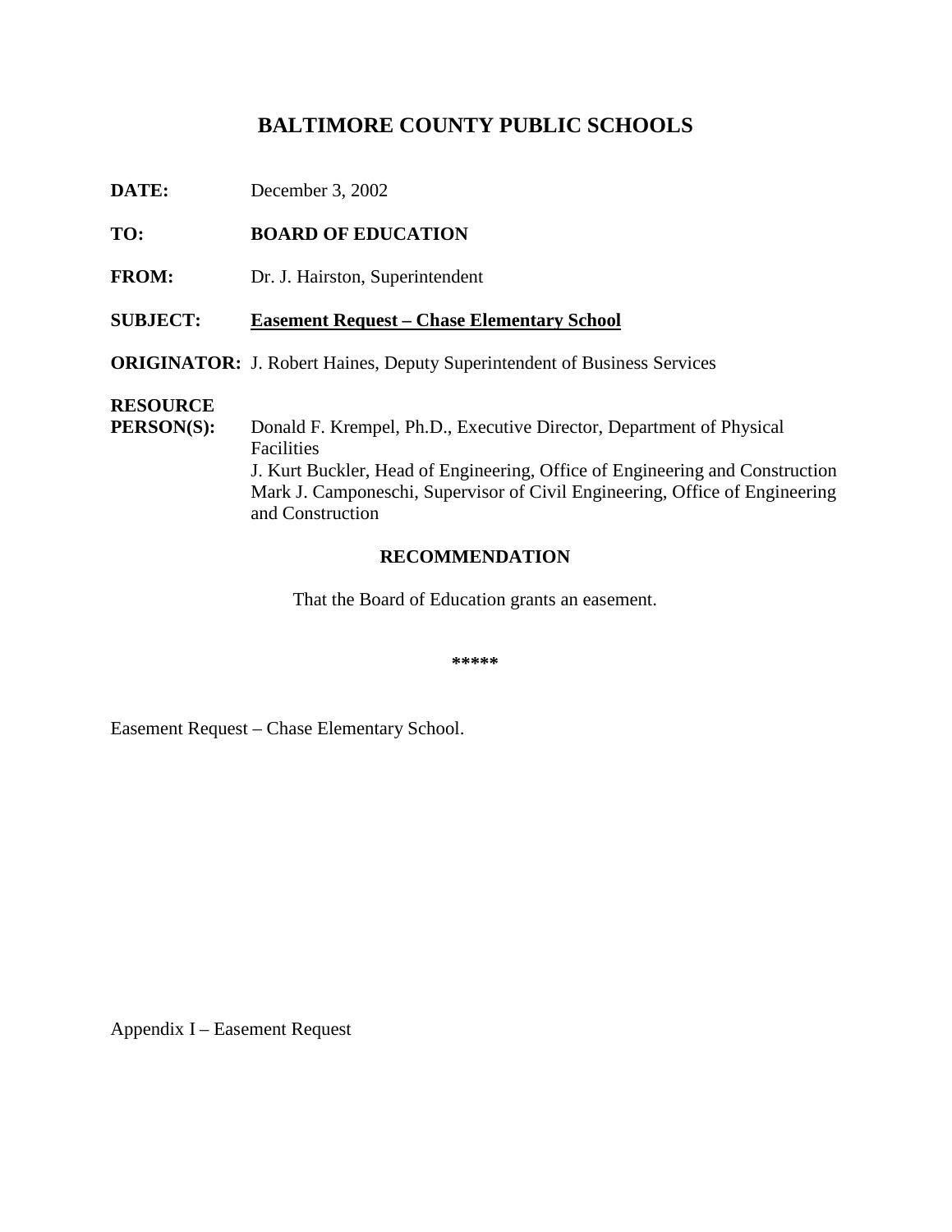## **AppendixI**

#### **Easement Request – Chase Elementary School December 3, 2002**

The Baltimore County Department of Public Works has requested a 500 -feet by 20 -feet utility easement adjacent to Eastern Avenue along the front of Chase Elementary School site. The Department of Physical Facilities has reviewed the proposed easement al ignment and found that existing site improvements will not be permanently disturbed. Attached to this exhibit is a plan prepared by the Baltimore County Bureau of Land Acquisition to record this easement.

At this time, we request the Board's approval to enter into an agreement whereby the Baltimore County Public Schools will grant to Baltimore County an easement right to 0.231 acres of the property of Chase Elementary School.

APPROVED: Donald F.Krempel, Ph.D. **Executive Director**